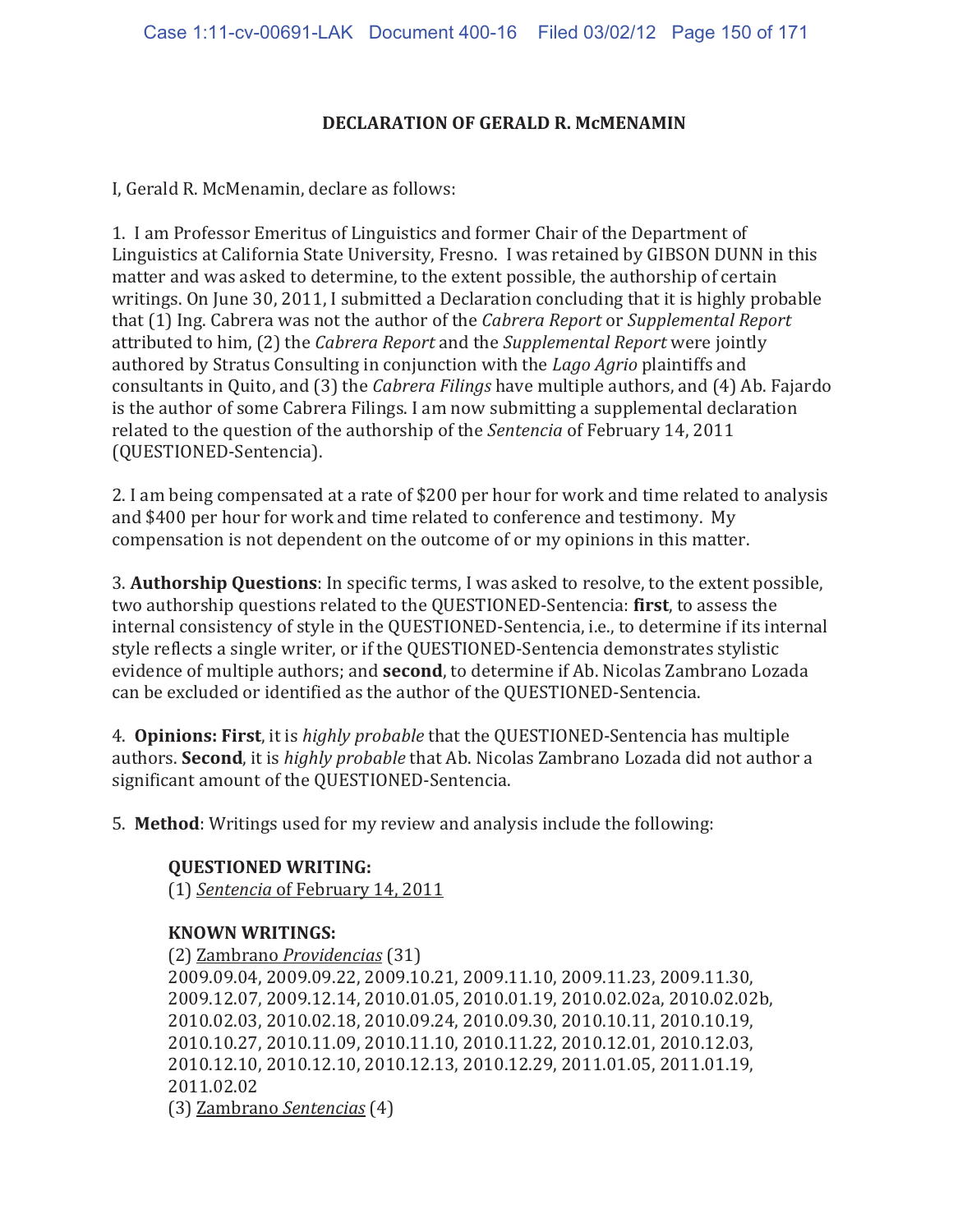## 2009-0451, 2010-0087, 2010-0294, 2010-0330

Note that included among the KNOWN-Zambrano Providencias is 2009.11.30 that demonstrates some linguistic inconsistency with other KNOWN-Zambrano Providencias. Analysis of the Providencias continues and may result in additional findings regarding their authorship.

6. In order to accomplish this assignment, I read and analyzed the language of the QUESTIONED-Sentencia, then did the same for the KNOWN-Zambrano writings. Analysis of all writings produced an aggregate set of five patterned and re-occurring markers of writing style:

| 1. DIVISIONS OF TEXT INTO HEADINGS AND SUBHEADINGS | (Exhibit A) |
|----------------------------------------------------|-------------|
| 2. DOLLAR AMOUNTS                                  | (Exhibit B) |
| 3. FORM OF WRITING THE YEAR: 2.010 v 2010          | (Exhibit C) |
| 4. SENTENCE-FINAL PUNCTUATION OF QUOTATIONS        | (Exhibit D) |
| 5. FORM OF TEXTUAL ELLIPSIS: [.] or                | (Exhibit E) |

Each of these markers is discussed and listed with its accompanying data in their respective Exhibits A-E.

7. Discussion: The five linguistic differences identified above for the QUESTIONED-Sentencia, and between the QUESTIONED-Sentencia and KNOWN-Zambrano writings. constitute an aggregate set of markers which I have used as the basis for the conclusions and opinions expressed in this report. A set of five style markers is significant, especially when most of them have high numbers of occurrence-opportunities (i.e., 1, 2, 3, and 4). This set of markers is more than sufficient to use as a means of both assessing the internal consistency of style in the QUESTIONED-Sentencia and determining if Judge Zambrano can be excluded or identified as the author of the QUESTIONED-Sentencia. It is important to note that no single marker of these five is idiosyncratic to any given writer. However, the uniqueness of these markers lies in considering the array of markers in the aggregate, i.e., as a set unified by their habitual use and patterned appearance in the writing of one given author, thus making it possible to readily observe the following: (1) Within the QUESTIONED-Sentencia: the *heterogeneity* of variants in the five-variable set of style markers; (2) Within the KNOWN-Zambrano writings: the *homogeneity* of the variants of each style-marker variable of the set; and (3) In the QUESTIONED-Sentencia vis-a-vis the KNOWN-Zambrano writings: the distinct contrast of all five style-marker variables in the set.

8. Conclusions: First, there is substantial linguistic evidence that the QUESTIONED-Sentencia was written by multiple authors, given the diversity of occurrence of variants of all five style-marker variables and the asystematic appearance of so many of these variants across the length of the QUESTIONED-Sentencia. Second, there is substantial linguistic evidence that Judge Zambrano is not the author of significant amounts of the QUESTIONED-Sentencia, given the highly-frequent occurrence of the five style markers, and given the extreme contrast of their variants in the QUESTIONED-Sentencia vis-a-vis the KNOWN-Zambrano writings.